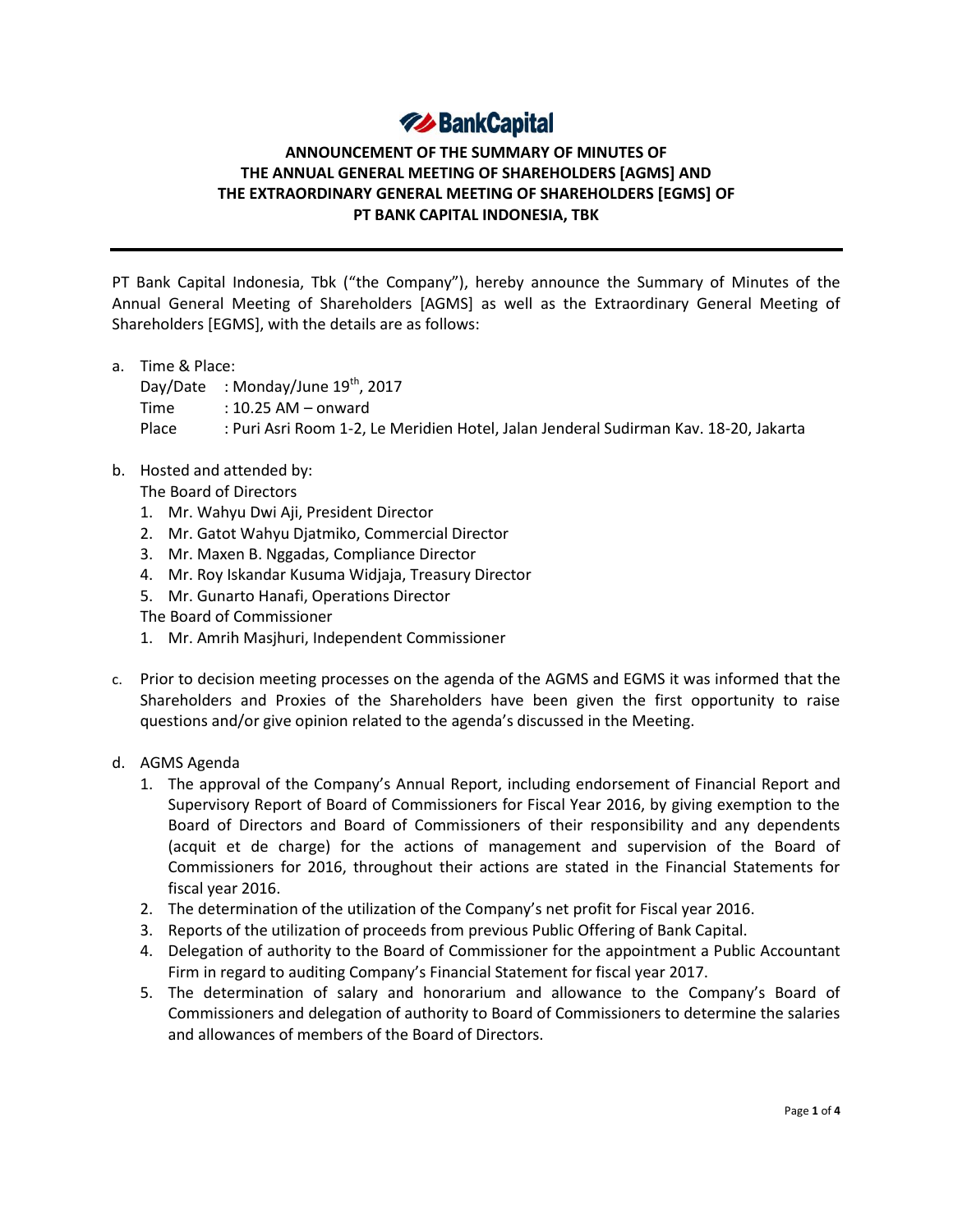- e. EGMS Agenda
	- 1. Amendment on Articles of Association related to the Purpose and Objectives, as well as Business Activities of the Company.
	- 2. Changes on the Company's Board of Management
	- 3. To authorize the Board of Directors in regard to providing the Company's assets as collateral.
- f. The number of shares with voting rights that attended the AGMS were 5,385,591,265 shares or approximately 76.51% whilst EGMS were 5,385,591,265 shares or approximately 76.51%.
- g. The decision-making mechanism of the AGMS and EGMS is conducted by deliberation to consensus, if deliberation for consensus is not reached, it will be conducted by voting.
- h. There are shareholders at the AGM raising questions or giving opinions regarding the first, third and fifth item in the agenda whereas the other item of the agenda no one raise questions or opinions.
- i. No shareholders at the EGMS who asked questions or provided opinion.

| <b>AGMS</b> | Agreed        | Not Agreed | Abstain |
|-------------|---------------|------------|---------|
| Agenda I    | 5.385.591.265 |            | 0       |
| Agenda II   | 5.385.591.265 |            | 0       |
| Agenda III  | 5.385.591.265 |            | 0       |
| Agenda IV   | 5.385.591.265 |            | 0       |
| Agenda V    | 5.385.501.181 | 90.084     | 0       |
|             |               |            |         |
| <b>EGMS</b> | Agreed        | Not Agreed | Abstain |
| Agenda I    | 5.383.833.065 | 1.758.200  | 0       |
| Agenda II   | 5.383.833.065 | 1.758.200  | 0       |
| Agenda III  | 5.383.833.065 | 1.758.200  | 0       |

j. Results of decision making by voting (voted)

k. AGMS' Resolution :

#### **First item in the AGMS Agenda :**

AGMS admitted and approved the Company's Annual Report, included Supervisory Report of the Board of Commissioners regarding the fiscal year 2016 and Endorsement of the Annual Financial Report for the fiscal year 2016 which have been audited by a Public Accountant Firm "Tanubrata, Sutanto, Fahmi, Bambang & Partners" and provide release and discharge with the disclaimer (acquit at de charge) for the members of the Board of Directors and members of the Board of Commissioners for the actions of management and supervision during the financial year 2016, as long as all the actions were stated in the Financial Statements for the fiscal year 2016.

## **Second item in the AGMS' agenda :**

AGMS' approval on the determination of utilization of the net profit of the financial year 2016 amounted of IDR93,46 billion distributed as follows :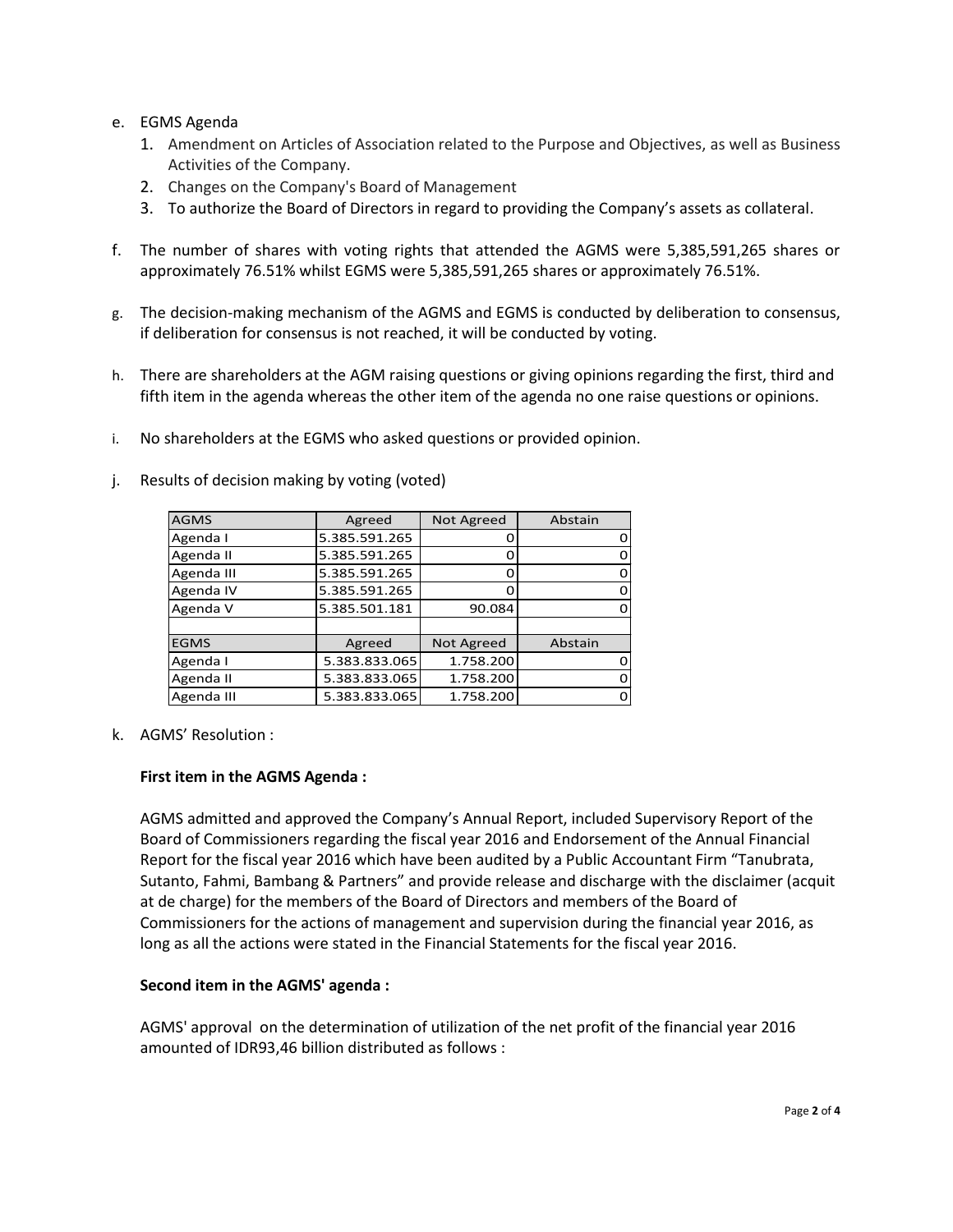amounting to IDR5,5 billion were used to increase the reserve fund in order to comply with article 70 paragraph 1 of Law of Limited Liability Company ("Company Law") and article 22 of the Company's Article of Association whilst the remaining balance were recorded as retained earnings.

### **Third item in the AGMS' Agenda :**

AGMS' acceptance regarding Director's Report of the utilization of proceeds from the Public Offering of Bank Capital's Right Issuance II Year 2013 as well as Bank Capital's Right Issuance III Year 2015 related to warrant conversion.

#### **Fourth item in the AGMS' Agenda :**

AGMS' approval to authorize the Board of Commissioner to appoint a Public Accountant Firm as Financial Auditor for the Company's Financial Statement for fiscal year 2017.

#### **Fifth item in the AGMS' Agenda :**

AGMS's approval of the determination of salary and honorarium and allowanceto the Company's Board of Commissioners and delegation of authority to Board of Commissioners to determine the salaries and allowances of members of the Board of Directors are as follows :

- To authorize the Board of Commissioner to determine the salaries and allowance in favor of the Board of Commissioner supported with a recommendation from the Company's Remuneration and Nomination Committee.
- To authorize the Board of Commissioner to determine the salaries and allowance in favor of the Board of Directors based on a recommendation from the Company's Remuneration and Nomination Committee
- l. EGMS' Resolutions :

#### **First item in the EGMS' Agenda :**

EGMS approval for the amendment of the Company's Articles of Association by adjusting the Company's purposes and objectives as well as its business activities.

Referring to the *Bapepam* Regulation no. IX.J.1, it was proposed to amend the article 3 of the Company's articles of association regarding the purpose and objective of the Company's business activities to be adjusted to Bapepam Rule no. IX.J.1, by separating the main business activities and supporting business activities of the Company. The meeting also approved the granting of power to the Board of Directors of the Company either jointly or individually with the right of substitution to declare a decision on the agenda of this meeting in a separate Notary Act, to make and sign all necessary letters and / or deeds, who is authorized to amend the Company's articles of association, and subsequently undertake all things deemed necessary and useful for carrying out the agenda of the above Meeting, without any exceptions.